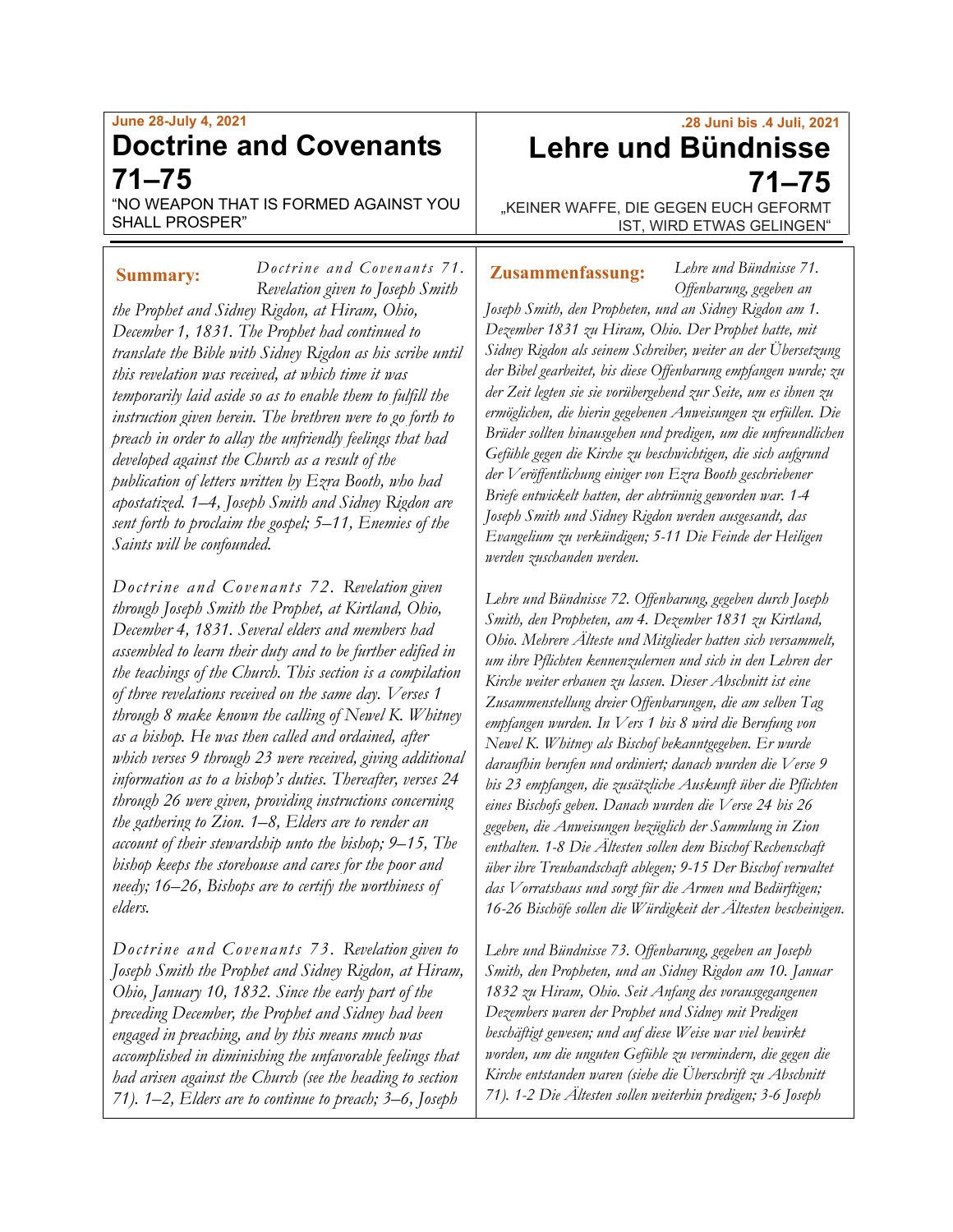*Smith and Sidney Rigdon are to continue to translate the Bible until it is finished.*

*Doctrine and Covenants 74. Revelation given to Joseph Smith the Prophet, at Wayne County, New York, in 1830. Even before the organization of the Church, questions had arisen about the proper mode of baptism, leading the Prophet to seek answers on the subject. Joseph Smith's history states that this revelation is an explanation of 1 Corinthians 7:14, a scripture that had often been used to justify infant baptism. 1–5, Paul counsels the Church of his day not to keep the law of Moses; 6–7, Little children are holy and are sanctified through the Atonement.*

*Doctrine and Covenants 75. Revelation given through Joseph Smith the Prophet, at Amherst, Ohio, January 25, 1832. This section comprises two separate revelations (the first in verses 1 through 22 and the second in verses 23 through 36) given on the same day. The occasion was a conference at which Joseph Smith was sustained and ordained President of the High Priesthood. Certain elders desired to learn more about their immediate duties. These revelations followed. 1–5, Faithful elders who preach the gospel will gain eternal life; 6–12, Pray to receive the Comforter, who teaches all things; 13–22, Elders will sit in judgment on those who reject their message; 23–36, Families of missionaries are to receive help from the Church.*

### **Supplemental Jewish and Holy Land Insights**

**How can I better deal with enemies?** We have heard of the human reaction of "fight or flight." Let's consider the alternative, the

purpose in being the "leaven." Through the discovery of the Dead Sea Scrolls, we find the motivation of people, that many call the Essenes, was to move away from wickedness and establish a singular community of righteousness. Their organization even had a shadow of biblical organization. Their leader was called the "Teacher of Righteousness" and he had two assistants. There was also a council of "Twelve Overseers." They had an order

*Smith und Sidney Rigdon sollen mit der Übersetzung der Bibel fortfahren, bis sie fertig ist.*

*Lehre und Bündnisse 74. Offenbarung, gegeben 1830 an Joseph Smith, den Propheten, im Kreis Wayne, New York. Schon vor der Gründung der Kirche waren Fragen über die richtige Art der Taufe aufgekommen, was den Propheten veranlasste, sich um Antworten in dieser Sache zu bemühen. In der Geschichte des Joseph Smith steht, dass mit dieser Offenbarung 1 Korinther 7:14 erläutert werde, eine Schriftstelle, die oft herangezogen wurde, um die Kindertaufe zu rechtfertigen. 1-5 Paulus rät der Kirche seiner Tage, nicht das Gesetz des Mose zu befolgen; 6-7 Kleine Kinder sind heilig und sind durch das Sühnopfer geheiligt.*

*Lehre und Bündnisse 75. Offenbarung, gegeben durch Joseph Smith, den Propheten, am 25. Januar 1832 zu Amherst, Ohio. Dieser Abschnitt umfasst zwei getrennte Offenbarungen, die am selben Tag gegeben wurden (die erste in Vers 1 bis 22 und die zweite in Vers 23 bis 36). Anlass war eine Konferenz, bei der Joseph Smith als Präsident des Hohen Priestertums bestätigt und ordiniert wurde. Einige Älteste wollten eingehender über ihre unmittelbaren Pflichten unterrichtet werden. Daraufhin erfolgten diese Offenbarungen. 1-5 Glaubenstreue Älteste, die das Evangelium predigen, werden ewiges Leben erlangen; 6-12 Betet darum, den Tröster zu empfangen, der alles lehrt; 13-22 Die Ältesten werden über jene zu Gericht sitzen, die ihre Botschaft verwerfen; 23-36 Die Familien der Missionare sollen Hilfe von der Kirche empfangen.*

## **Ergänzende Jüdische und Heilige Land Einsichte**

**Wie kann ich besser mit Feinden umgehen?** Wir haben von der menschlichen Reaktion von "Kampf oder Flucht" gehört.

Betrachten wir die Alternative, den Zweck, der "Sauerteig" zu sein. Durch die Entdeckung der Schriftrollen vom Toten Meer finden wir die Motivation der Menschen, die viele die Essener nennen, sich von der Bosheit zu entfernen und eine einzigartige Gemeinschaft der Gerechtigkeit aufzubauen. Ihre Organisation hatte sogar einen Schatten biblischer Organisation. Ihr Anführer wurde der "Lehrer der Gerechtigkeit" genannt und er hatte zwei Assistenten. Es gab auch einen Rat von "Zwölf Aufsehern." Sie hatten einen Rat nach dem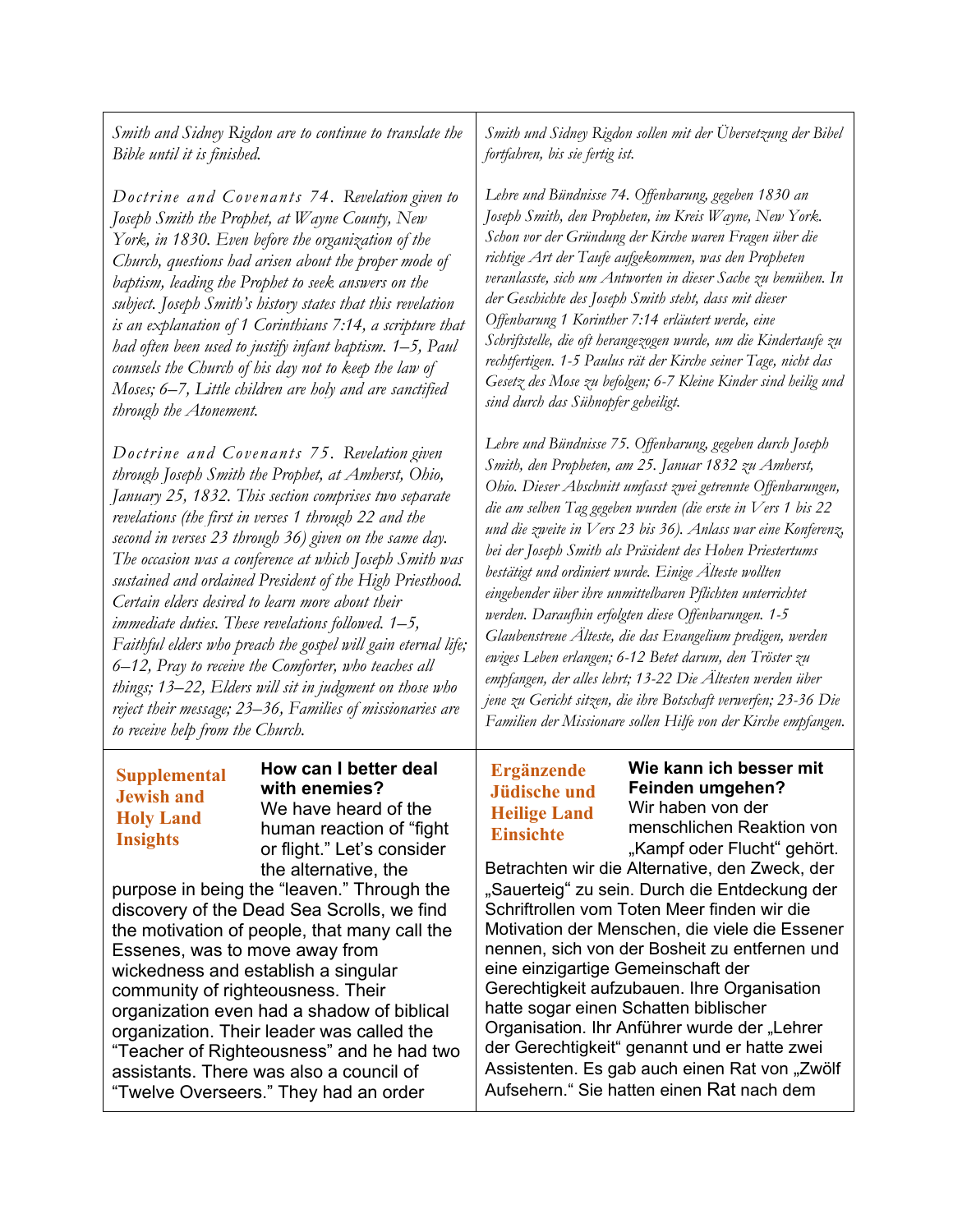| following the 'righteous king', which is said in<br>Hebrew, "Melech Zedek." The Dead Sea<br>sect shunned others, and probably evoked<br>one of the Savior's comments in the Sermon<br>on the Mount; "Ye have heard that it hath<br>been said, Thou shalt love thy neighbour,<br>and hate thine enemy. But I say unto you,<br>Love your enemies, bless them that curse<br>you, do good to them that hate you, and<br>pray for them which despitefully use you,<br>and persecute you; That ye may be the<br>children of your Father which is in heaven:<br>for he maketh his sun to rise on the evil and<br>on the good, and sendeth rain on the just<br>and on the unjust. For if ye love them which<br>love you, what reward have ye? Do not even<br>the publicans the same?" (Matthew 5:43-46)<br>With that verse in mind, remember the<br>promise we have. ". There is no weapon<br>that is formed against you shall prosper. And<br>if any man lift his voice against you, he shall<br>be confounded in mine own due time.<br>Wherefore, keep my commandments"<br>(Doctrine and Covenants 71:9-11) | "gerechten König", der auf Hebräisch "Melech<br>Zedek" heißt. Die Sekte vom Toten Meer mied<br>andere und rief wahrscheinlich einen der<br>Kommentare des Erretters in der Bergpredigt<br>hervor. "Ihr habt gehört, dass gesagt wurde: Du<br>sollst deinen Nächsten lieben und deinen Feind<br>hassen. Aber ich sage dir: Liebe deine Feinde,<br>segne diejenigen, die dich verfluchen, tue<br>denen Gutes, die dich hassen, und bete für<br>diejenigen, die dich verächtlich gebrauchen<br>und dich verfolgen; Damit ihr die Kinder eures<br>Vaters seid, der im Himmel ist; denn er lässt<br>seine Sonne aufgehen über dem Bösen und<br>dem Guten und lässt Regen auf die Gerechten<br>und die Ungerechten fallen. Denn wenn ihr<br>diejenigen liebt, die euch lieben, welchen Lohn<br>habt ihr? Haben nicht einmal die Zöllner das<br>Gleiche?" (Matthäus 5: 43-46) Denken Sie in<br>diesem Vers an das Versprechen, das wir<br>haben. " Es gibt keine Waffe, die gegen<br>dich gebildet wird, um zu gedeihen. Und wenn<br>jemand seine Stimme gegen dich erhebt, wird<br>er in meiner eigenen Zeit verwirrt sein. Darum<br>halte meine Gebote " (Lehre und Bündnisse<br>$71:9-11)$ |
|-------------------------------------------------------------------------------------------------------------------------------------------------------------------------------------------------------------------------------------------------------------------------------------------------------------------------------------------------------------------------------------------------------------------------------------------------------------------------------------------------------------------------------------------------------------------------------------------------------------------------------------------------------------------------------------------------------------------------------------------------------------------------------------------------------------------------------------------------------------------------------------------------------------------------------------------------------------------------------------------------------------------------------------------------------------------------------------------------------|----------------------------------------------------------------------------------------------------------------------------------------------------------------------------------------------------------------------------------------------------------------------------------------------------------------------------------------------------------------------------------------------------------------------------------------------------------------------------------------------------------------------------------------------------------------------------------------------------------------------------------------------------------------------------------------------------------------------------------------------------------------------------------------------------------------------------------------------------------------------------------------------------------------------------------------------------------------------------------------------------------------------------------------------------------------------------------------------------------------------------------------------------------------------------------------|
| Who will "fight our battles" for us?<br>The greatest miracle in Jewish history is the<br>grand exodus from Egypt. The account is<br>repeated every year at Passover, the feast<br>(celebration) of deliverance. A handbook<br>(Haggadah) explains the miraculous event.<br>"Since the overriding theme of the<br>Haggadah is that God saved the Jewish<br>people from their enemies, Moses' name is<br>not mentioned in the Haggadah (except for<br>one passing instance). This emphasizes that<br>it was God Himself --- not an angel and not a<br>messenger --- who redeemed Israel.<br>Accordingly, a large part of the Haggadah is<br>filled with songs of praise for the great<br>miracles that God performed." (Encyclopedia<br>Judaica Jr.) "Micah directed his prophecy<br>against the rich who lived in ill-gotten<br>splendor at the expense of the poor. He<br>warned them that God would forsake His<br>people and that the inevitable results of the                                                                                                                                     | Wer wird uns "verteidigen"?<br>Das größte Wunder in der jüdischen<br>Geschichte ist der große Exodus aus Ägypten.<br>Der Bericht wird jedes Jahr zum Passahfest,<br>dem Fest der Befreiung, wiederholt. Ein<br>Handbuch (Haggada) erklärt das wundersame<br>Ereignis. "Da das übergeordnete Thema der<br>Haggada ist, dass Gott das jüdische Volk vor<br>seinen Feinden gerettet hat, wird Moses Name<br>in der Haggada nicht erwähnt (mit Ausnahme<br>einer vorübergehenden Instanz). Dies<br>unterstreicht, dass es Gott selbst war - kein<br>Engel und kein Bote -, der Israel erlöste.<br>Dementsprechend ist ein großer Teil der<br>Haggada mit Lobliedern für die großen Wunder<br>gefüllt, die Gott vollbracht hat." (Enzyklopädie<br>Judaica Jr.) "Micah richtete seine Prophezeiung<br>gegen die Reichen, die auf Kosten der Armen<br>in schlecht erhaltener Pracht lebten. Er warnte<br>sie, dass Gott sein Volk verlassen würde und<br>dass die unvermeidlichen Folgen der<br>Korruption Judas folgen würden: die                                                                                                                                                           |

corruption of Judah would follow: the ravaging of Judah by its enemies, the Korruption Judas folgen würden: die Verwüstung Judas durch seine Feinde, die Zerstörung Jerusalems und des Tempels und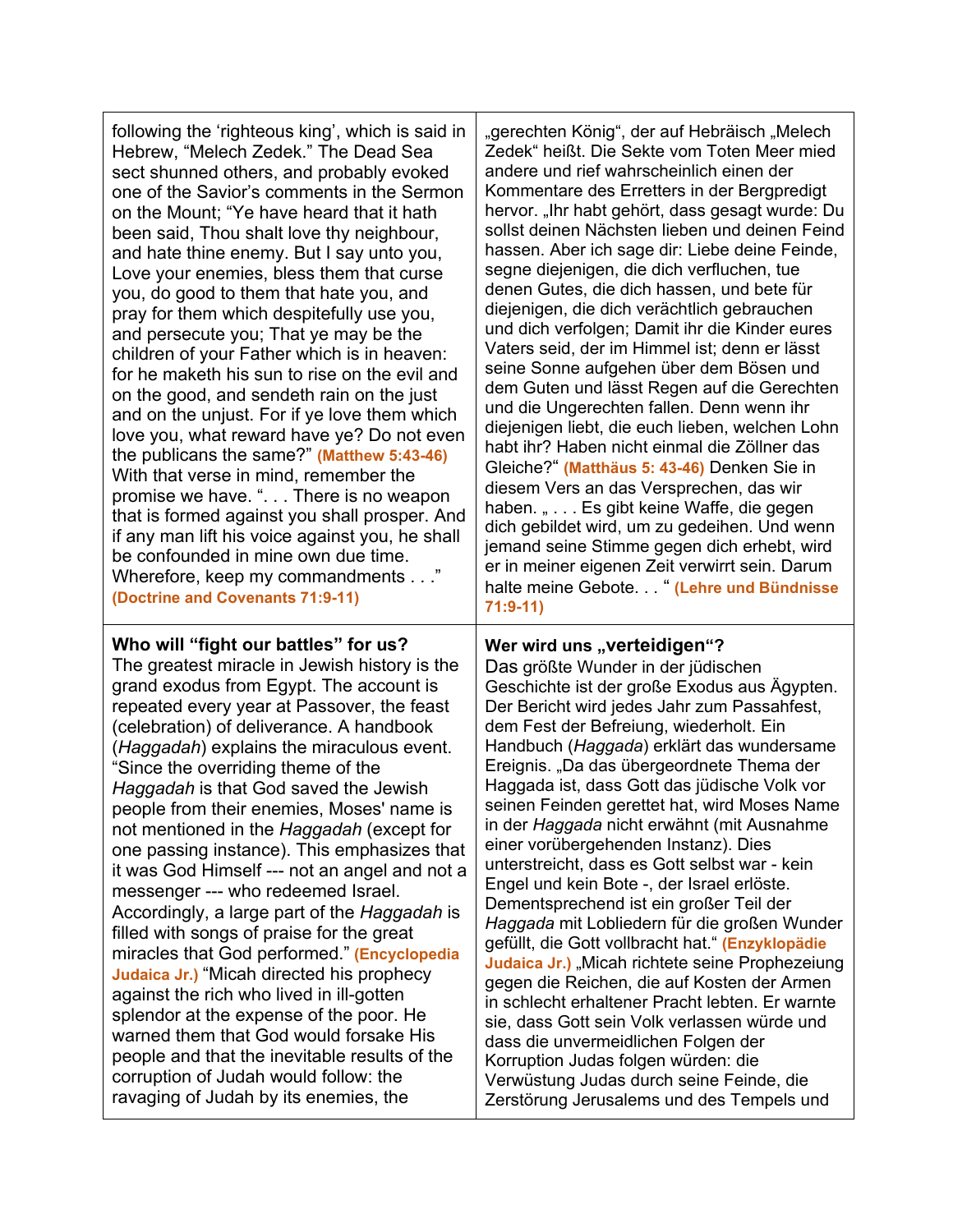| destruction of Jerusalem and the Temple,                                                                                                                                                                                                                                                                                                                                                                                                                                                                                                                                                                                                                                                                                                                                                                                                                                                                                                                                                                                                                                                                                                                                                                                                                                                                                                                                   | das Exil. Micah erklärte einfach Gottes                                                                                                                                                                                                                                                                                                                                                                                                                                                                                                                                                                                                                                                                                                                                                                                                                                                                                                                                                                                                                                                                                                                                                                                                                                                                                                                                                                                                                                                                                                           |
|----------------------------------------------------------------------------------------------------------------------------------------------------------------------------------------------------------------------------------------------------------------------------------------------------------------------------------------------------------------------------------------------------------------------------------------------------------------------------------------------------------------------------------------------------------------------------------------------------------------------------------------------------------------------------------------------------------------------------------------------------------------------------------------------------------------------------------------------------------------------------------------------------------------------------------------------------------------------------------------------------------------------------------------------------------------------------------------------------------------------------------------------------------------------------------------------------------------------------------------------------------------------------------------------------------------------------------------------------------------------------|---------------------------------------------------------------------------------------------------------------------------------------------------------------------------------------------------------------------------------------------------------------------------------------------------------------------------------------------------------------------------------------------------------------------------------------------------------------------------------------------------------------------------------------------------------------------------------------------------------------------------------------------------------------------------------------------------------------------------------------------------------------------------------------------------------------------------------------------------------------------------------------------------------------------------------------------------------------------------------------------------------------------------------------------------------------------------------------------------------------------------------------------------------------------------------------------------------------------------------------------------------------------------------------------------------------------------------------------------------------------------------------------------------------------------------------------------------------------------------------------------------------------------------------------------|
| and exile. Micah stated God's demands                                                                                                                                                                                                                                                                                                                                                                                                                                                                                                                                                                                                                                                                                                                                                                                                                                                                                                                                                                                                                                                                                                                                                                                                                                                                                                                                      | Forderungen: Gerechtigkeit mit Barmherzigkeit                                                                                                                                                                                                                                                                                                                                                                                                                                                                                                                                                                                                                                                                                                                                                                                                                                                                                                                                                                                                                                                                                                                                                                                                                                                                                                                                                                                                                                                                                                     |
| simply: justice tempered with mercy. Micah's                                                                                                                                                                                                                                                                                                                                                                                                                                                                                                                                                                                                                                                                                                                                                                                                                                                                                                                                                                                                                                                                                                                                                                                                                                                                                                                               | gemildert. Michas Verse des Trostes sind                                                                                                                                                                                                                                                                                                                                                                                                                                                                                                                                                                                                                                                                                                                                                                                                                                                                                                                                                                                                                                                                                                                                                                                                                                                                                                                                                                                                                                                                                                          |
| verses of consolation are beautiful in their                                                                                                                                                                                                                                                                                                                                                                                                                                                                                                                                                                                                                                                                                                                                                                                                                                                                                                                                                                                                                                                                                                                                                                                                                                                                                                                               | wunderschön in ihrer Vision von der herrlichen                                                                                                                                                                                                                                                                                                                                                                                                                                                                                                                                                                                                                                                                                                                                                                                                                                                                                                                                                                                                                                                                                                                                                                                                                                                                                                                                                                                                                                                                                                    |
| vision of the glorious future of Zion: "For out                                                                                                                                                                                                                                                                                                                                                                                                                                                                                                                                                                                                                                                                                                                                                                                                                                                                                                                                                                                                                                                                                                                                                                                                                                                                                                                            | Zukunft Zions: "Denn aus Zion werden das                                                                                                                                                                                                                                                                                                                                                                                                                                                                                                                                                                                                                                                                                                                                                                                                                                                                                                                                                                                                                                                                                                                                                                                                                                                                                                                                                                                                                                                                                                          |
| of Zion shall go forth the law, and the word                                                                                                                                                                                                                                                                                                                                                                                                                                                                                                                                                                                                                                                                                                                                                                                                                                                                                                                                                                                                                                                                                                                                                                                                                                                                                                                               | Gesetz und das Wort des Herrn aus Jerusalem                                                                                                                                                                                                                                                                                                                                                                                                                                                                                                                                                                                                                                                                                                                                                                                                                                                                                                                                                                                                                                                                                                                                                                                                                                                                                                                                                                                                                                                                                                       |
| of the Lord from Jerusalem And they the                                                                                                                                                                                                                                                                                                                                                                                                                                                                                                                                                                                                                                                                                                                                                                                                                                                                                                                                                                                                                                                                                                                                                                                                                                                                                                                                    | hervorgehen. Und sie, die Nationen, werden                                                                                                                                                                                                                                                                                                                                                                                                                                                                                                                                                                                                                                                                                                                                                                                                                                                                                                                                                                                                                                                                                                                                                                                                                                                                                                                                                                                                                                                                                                        |
| nations shall beat their swords into                                                                                                                                                                                                                                                                                                                                                                                                                                                                                                                                                                                                                                                                                                                                                                                                                                                                                                                                                                                                                                                                                                                                                                                                                                                                                                                                       | ihre Schwerter zu Pflugscharen und ihre                                                                                                                                                                                                                                                                                                                                                                                                                                                                                                                                                                                                                                                                                                                                                                                                                                                                                                                                                                                                                                                                                                                                                                                                                                                                                                                                                                                                                                                                                                           |
| plowshares, and their spears into pruning-                                                                                                                                                                                                                                                                                                                                                                                                                                                                                                                                                                                                                                                                                                                                                                                                                                                                                                                                                                                                                                                                                                                                                                                                                                                                                                                                 | Speere zu Schnitthaken schlagen; Die Nation                                                                                                                                                                                                                                                                                                                                                                                                                                                                                                                                                                                                                                                                                                                                                                                                                                                                                                                                                                                                                                                                                                                                                                                                                                                                                                                                                                                                                                                                                                       |
| hooks; nation shall not lift up sword against                                                                                                                                                                                                                                                                                                                                                                                                                                                                                                                                                                                                                                                                                                                                                                                                                                                                                                                                                                                                                                                                                                                                                                                                                                                                                                                              | wird kein Schwert gegen die Nation erheben                                                                                                                                                                                                                                                                                                                                                                                                                                                                                                                                                                                                                                                                                                                                                                                                                                                                                                                                                                                                                                                                                                                                                                                                                                                                                                                                                                                                                                                                                                        |
| nation, neither shall they learn war any                                                                                                                                                                                                                                                                                                                                                                                                                                                                                                                                                                                                                                                                                                                                                                                                                                                                                                                                                                                                                                                                                                                                                                                                                                                                                                                                   | und keinen Krieg mehr lernen. Aber sie sollen                                                                                                                                                                                                                                                                                                                                                                                                                                                                                                                                                                                                                                                                                                                                                                                                                                                                                                                                                                                                                                                                                                                                                                                                                                                                                                                                                                                                                                                                                                     |
| more. But they shall sit every man under his                                                                                                                                                                                                                                                                                                                                                                                                                                                                                                                                                                                                                                                                                                                                                                                                                                                                                                                                                                                                                                                                                                                                                                                                                                                                                                                               | jeden Menschen unter seinem Weinstock und                                                                                                                                                                                                                                                                                                                                                                                                                                                                                                                                                                                                                                                                                                                                                                                                                                                                                                                                                                                                                                                                                                                                                                                                                                                                                                                                                                                                                                                                                                         |
| vine and under his fig-tree; and none shall                                                                                                                                                                                                                                                                                                                                                                                                                                                                                                                                                                                                                                                                                                                                                                                                                                                                                                                                                                                                                                                                                                                                                                                                                                                                                                                                | unter seinem Feigenbaum sitzen; und niemand                                                                                                                                                                                                                                                                                                                                                                                                                                                                                                                                                                                                                                                                                                                                                                                                                                                                                                                                                                                                                                                                                                                                                                                                                                                                                                                                                                                                                                                                                                       |
| make them afraid (Micah 4:5)."                                                                                                                                                                                                                                                                                                                                                                                                                                                                                                                                                                                                                                                                                                                                                                                                                                                                                                                                                                                                                                                                                                                                                                                                                                                                                                                                             | soll sie fürchten (Micha 4: 5) " (Enzyklopädie                                                                                                                                                                                                                                                                                                                                                                                                                                                                                                                                                                                                                                                                                                                                                                                                                                                                                                                                                                                                                                                                                                                                                                                                                                                                                                                                                                                                                                                                                                    |
| (Encyclopedia Judaica Jr.)                                                                                                                                                                                                                                                                                                                                                                                                                                                                                                                                                                                                                                                                                                                                                                                                                                                                                                                                                                                                                                                                                                                                                                                                                                                                                                                                                 | Judaica Jr.)                                                                                                                                                                                                                                                                                                                                                                                                                                                                                                                                                                                                                                                                                                                                                                                                                                                                                                                                                                                                                                                                                                                                                                                                                                                                                                                                                                                                                                                                                                                                      |
| What is a more current example of the<br>"enemy confounded?"<br>A matter of dissent with subsequent success<br>is when the State of Israel's government had<br>approved the building of the "Mormon"<br>center on Mount Scopus where the BYU<br>Study program is currently located. The<br>building was well under way when an<br>Orthodox Jewish group called, Yad Le-<br>achim, (dedicated to crushing all Christian<br>activities in Israel) started a two-fold public<br>campaign. First, in discrediting the<br>government (which they did not support<br>anyway) for allowing the BYU facilities to be<br>built. Secondly, using a chord of<br>"antisemitism," they called the center a<br>"missionary activity." There are three kinds<br>of antisemitism to the Jews; 1) kill the Jews,<br>2) let someone else kill the Jews, and 3)<br>convert the Jews. This small Orthodox group<br>has attempted, for decades, to pass a law<br>against proselytizing in Israel and has failed.<br>There is <b>NO Israeli statute prohibiting</b><br>missionary activity. Let it be known,<br>however, missionary activity is deemed<br>highly insensitive and frankly, "antisemitic."<br>Yad Le-achim did manage to pass a law that<br>prohibits any type of bribe or payment to<br>induce Jews to change their religion. (The<br>Church of Jesus Christ of Latter-day Saints | Was ist ein heutigers Beispiel für "eure<br>Feinde zuschanden?"<br>Dissens mit späterem Erfolg ist, als die<br>Regierung des Staates Israel den Bau des<br>"Mormon" Zentrums auf dem Mount Scopus<br>genehmigt hatte, in dem sich derzeit das BYU-<br>Studienprogramm befindet. Das Gebäude war<br>in vollem Gange, als eine orthodoxe jüdische<br>Gruppe namens Yad Le-achim (die sich der<br>Niederschlagung aller christlichen Aktivitäten in<br>Israel widmete) eine zweifache öffentliche<br>Kampagne startete. Erstens bei der<br>Diskreditierung der Regierung (die sie sowieso<br>nicht unterstützte) für den Bau der BYU-<br>Einrichtungen. Zweitens nannten sie das<br>Zentrum mit einem Akkord von<br>"Antisemitismus" eine "Missionstätigkeit". Es<br>gibt drei Arten von Antisemitismus für die<br>Juden; 1) töte die Juden, 2) lass jemanden die<br>Juden töten und 3) konvertiere die Juden.<br>Diese kleine orthodoxe Gruppe hat<br>jahrzehntelang versucht, ein Gesetz gegen die<br>Proselytisierung in Israel zu verabschieden,<br>und ist gescheitert. Es gibt KEIN israelisches<br>Gesetz, das Missionstätigkeit verbietet. Lassen<br>Sie es jedoch wissen, dass Missionstätigkeit<br>als höchst unempfindlich und offen gesagt als<br>"antisemitisch" eingestuft wird. Yad Le-achim<br>hat es geschafft, ein Gesetz zu verabschieden,<br>das jede Art von Bestechung oder Bezahlung<br>verbietet, um Juden zu veranlassen, ihre<br>Religion zu ändern. (Die Kirche Jesu Christi<br>der Heiligen der Letzten Tage bezahlt die |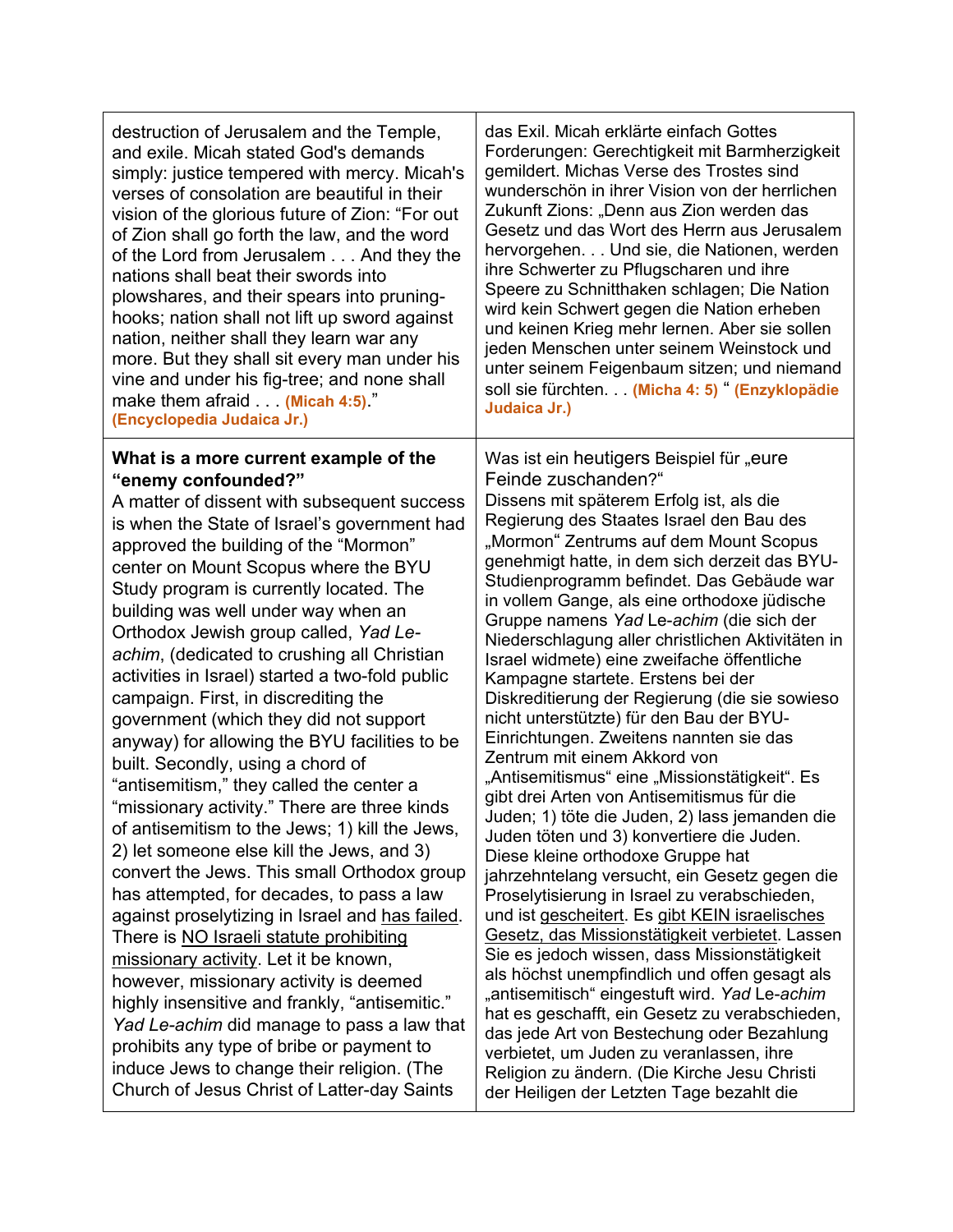| does not pay people to become members -<br>they charge them!) BYU did sign a<br>statement announcing they had no intention<br>of doing missionary activities. President<br>Howard W. Hunter also signed a statement<br>on behalf of the Church to the same effect<br>with the statement added, "so long as such<br>activity is prohibited by the government of<br>Israel." The real reason Latter-day Saints<br>are not proselytizing in Israel is because it is<br>the Lord's will. "And the time cometh that he<br>shall manifest himself unto all nations, both<br>unto the Jews and also unto the Gentiles;<br>and after he has manifested himself unto the<br>Jews and also unto the Gentiles, then he<br>shall manifest himself unto the Gentiles and<br>also unto the Jews, and the last shall be<br>first, and the first shall be last." (1 Nephi<br>13:42) Israeli government leaders kept their<br>commitment to allow the building. The<br>Orthodox group did not manage to convince<br>the government to stop the BYU project, and<br>no legal precedent was established that<br>might affect the Latter-day Saints or for that<br>manner, any other church. | Menschen nicht dafür, Mitglieder zu werden -<br>sie beschuldigen sie!) BYU unterzeichnete eine<br>Erklärung, in der sie ankündigten, dass sie<br>nicht die Absicht hatten, missionarische<br>Aktivitäten durchzuführen. Präsident Howard<br>W. Hunter unterzeichnete im Namen der Kirche<br>eine entsprechende Erklärung mit der<br>hinzugefügten Erklärung: "Solange solche<br>Aktivitäten von der Regierung Israels verboten<br>werden." Der wahre Grund, warum die Heiligen<br>der Letzten Tage in Israel nicht predigen, ist,<br>dass es der Wille des Herrn ist. "Und es wird<br>Zeit, dass er sich allen Völkern offenbart,<br>sowohl den Juden als auch den Heiden. und<br>nachdem er sich den Juden und auch den<br>Heiden offenbart hat, wird er sich den Heiden<br>und auch den Juden offenbaren, und der<br>Letzte wird der Erste sein, und der Erste wird<br>der Letzte sein." (1 Nephi 13:42) Die<br>israelischen Regierungschefs hielten an ihrer<br>Verpflichtung fest, das Gebäude zuzulassen.<br>Der orthodoxen Gruppe gelang es nicht, die<br>Regierung davon zu überzeugen, das BYU-<br>Projekt zu stoppen, und es wurde kein<br>Präzedenzfall geschaffen, der die Heiligen der<br>Letzten Tage oder auf diese Weise eine<br>andere Kirche betreffen könnte. |
|--------------------------------------------------------------------------------------------------------------------------------------------------------------------------------------------------------------------------------------------------------------------------------------------------------------------------------------------------------------------------------------------------------------------------------------------------------------------------------------------------------------------------------------------------------------------------------------------------------------------------------------------------------------------------------------------------------------------------------------------------------------------------------------------------------------------------------------------------------------------------------------------------------------------------------------------------------------------------------------------------------------------------------------------------------------------------------------------------------------------------------------------------------------------------|---------------------------------------------------------------------------------------------------------------------------------------------------------------------------------------------------------------------------------------------------------------------------------------------------------------------------------------------------------------------------------------------------------------------------------------------------------------------------------------------------------------------------------------------------------------------------------------------------------------------------------------------------------------------------------------------------------------------------------------------------------------------------------------------------------------------------------------------------------------------------------------------------------------------------------------------------------------------------------------------------------------------------------------------------------------------------------------------------------------------------------------------------------------------------------------------------------------------------------------------------------------------------------|
| How does the promise cover both parts<br>of the Children of Israel?<br>Likewise, present-day attempts at<br>undermining the existence of Israel, such as<br>calling for the elimination of Jerusalem as its'<br>capital or calling for the annihilation of Jews,<br>will be met with the same response as in<br>older times. "And conspired all of them<br>together to come and to fight against<br>Jerusalem, and to hinder it. Nevertheless we<br>made our prayer unto our God"<br>(Nehemiah 4:8-9) In Jerusalem, the Apostle<br>Orson Hyde said; "Let that nation or that<br>people who shall take an active part in<br>behalf of Abraham's children, and in the<br>raising up of Jerusalem, find favor in Thy<br>sight. Let not their enemies prevail against<br>them, neither let pestilence or famine<br>overcome them, but let the glory of Israel<br>overshadow them, and the power of the                                                                                                                                                                                                                                                                       | Wie deckt das Versprechen beide Teile der<br>Kinder Israel ab?<br>Ebenso werden heutige Versuche, die Existenz<br>Israels zu untergraben, wie die Forderung nach<br>der Beseitigung Jerusalems als Hauptstadt<br>oder die Vernichtung der Juden, die gleiche<br>Reaktion finden wie in früheren Zeiten. Und<br>verschworen sie alle zusammen, um zu<br>kommen und gegen Jerusalem zu kämpfen<br>und es zu behindern. "Trotzdem haben wir zu<br>unserem Gott gebetet ich. " (Nehemia 4: 8-9)<br>In Jerusalem sagte der Apostel Orson Hyde:<br>"Lass diese Nation oder dieses Volk, das sich<br>aktiv für Abrahams Kinder und für die<br>Auferweckung Jerusalems einsetzen wird,<br>Gunst in deinen Augen finden. Lassen Sie<br>nicht ihre Feinde gegen sie siegen, noch<br>lassen Sie Pest oder Hungersnot sie<br>überwinden, sondern lassen Sie die<br>Herrlichkeit Israels sie überschatten und die<br>Macht des Höchsten sie beschützen; während                                                                                                                                                                                                                                                                                                                              |

T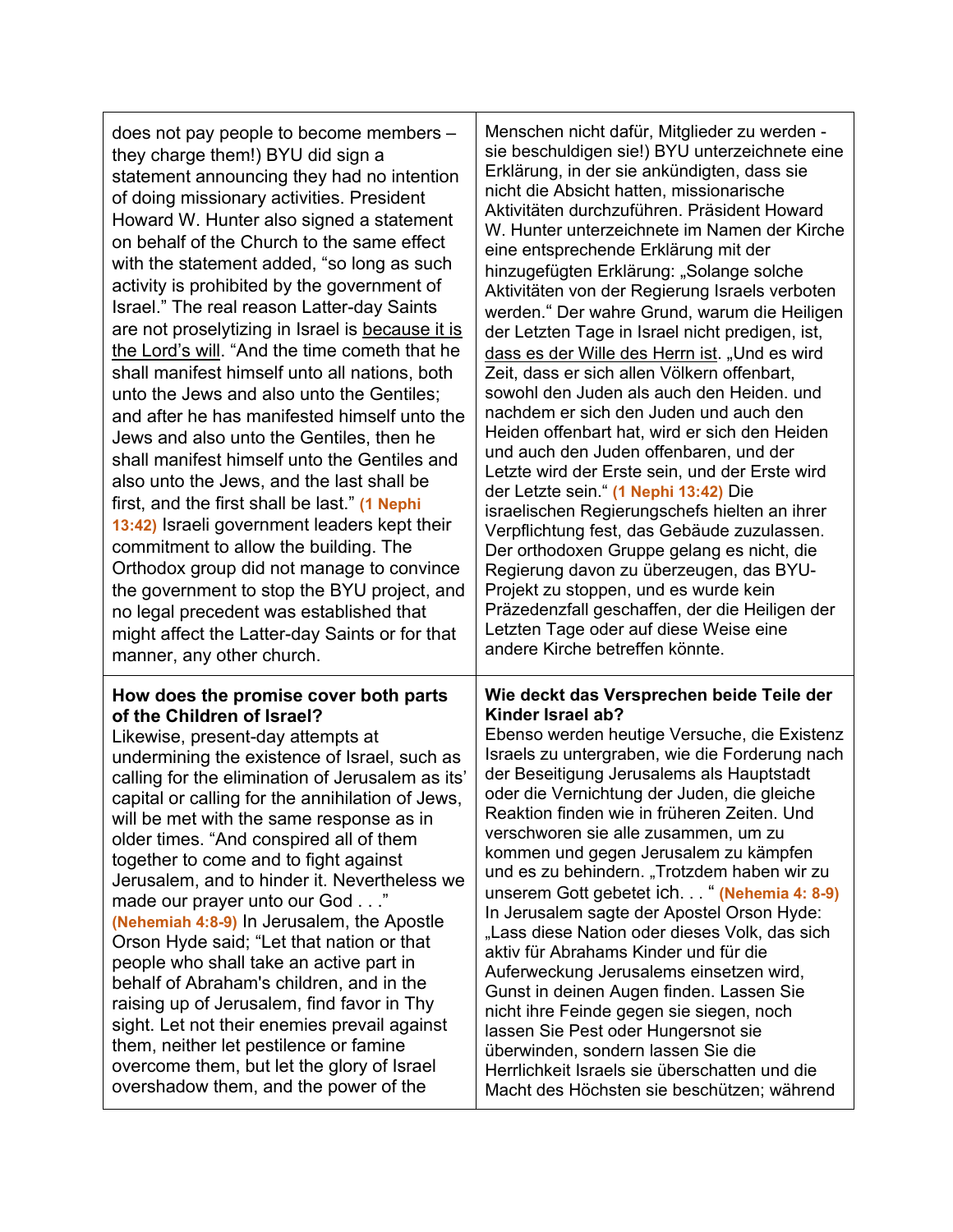| Highest protect them; while that nation or                                                                                                                                                                                                                                                                                                                                                                                                                                                                                                                                                                                                                                                                                                                                                                                                                                                                                                                                                                                                                                                                                                                                                                                                                                                                                                                                                                                                                    | diese Nation oder dieses Königreich, das dir in                                                                                                                                                                                                                                                                                                                                                                                                                                                                                                                                                                                                                                                                                                                                                                                                                                                                                                                                                                                                                                                                                                                                                                                                                                                                                                                                                                                                                                                                                                                        |
|---------------------------------------------------------------------------------------------------------------------------------------------------------------------------------------------------------------------------------------------------------------------------------------------------------------------------------------------------------------------------------------------------------------------------------------------------------------------------------------------------------------------------------------------------------------------------------------------------------------------------------------------------------------------------------------------------------------------------------------------------------------------------------------------------------------------------------------------------------------------------------------------------------------------------------------------------------------------------------------------------------------------------------------------------------------------------------------------------------------------------------------------------------------------------------------------------------------------------------------------------------------------------------------------------------------------------------------------------------------------------------------------------------------------------------------------------------------|------------------------------------------------------------------------------------------------------------------------------------------------------------------------------------------------------------------------------------------------------------------------------------------------------------------------------------------------------------------------------------------------------------------------------------------------------------------------------------------------------------------------------------------------------------------------------------------------------------------------------------------------------------------------------------------------------------------------------------------------------------------------------------------------------------------------------------------------------------------------------------------------------------------------------------------------------------------------------------------------------------------------------------------------------------------------------------------------------------------------------------------------------------------------------------------------------------------------------------------------------------------------------------------------------------------------------------------------------------------------------------------------------------------------------------------------------------------------------------------------------------------------------------------------------------------------|
| kingdom that will not serve Thee in this                                                                                                                                                                                                                                                                                                                                                                                                                                                                                                                                                                                                                                                                                                                                                                                                                                                                                                                                                                                                                                                                                                                                                                                                                                                                                                                                                                                                                      | diesem herrlichen Werk nicht dienen wird, nach                                                                                                                                                                                                                                                                                                                                                                                                                                                                                                                                                                                                                                                                                                                                                                                                                                                                                                                                                                                                                                                                                                                                                                                                                                                                                                                                                                                                                                                                                                                         |
| glorious work must perish, according to Thy                                                                                                                                                                                                                                                                                                                                                                                                                                                                                                                                                                                                                                                                                                                                                                                                                                                                                                                                                                                                                                                                                                                                                                                                                                                                                                                                                                                                                   | deinem Wort zugrunde gehen muss - ja, diese                                                                                                                                                                                                                                                                                                                                                                                                                                                                                                                                                                                                                                                                                                                                                                                                                                                                                                                                                                                                                                                                                                                                                                                                                                                                                                                                                                                                                                                                                                                            |
| word --Yea, those nations shall be utterly                                                                                                                                                                                                                                                                                                                                                                                                                                                                                                                                                                                                                                                                                                                                                                                                                                                                                                                                                                                                                                                                                                                                                                                                                                                                                                                                                                                                                    | Nationen werden völlig verschwendet werden."                                                                                                                                                                                                                                                                                                                                                                                                                                                                                                                                                                                                                                                                                                                                                                                                                                                                                                                                                                                                                                                                                                                                                                                                                                                                                                                                                                                                                                                                                                                           |
| Wasted." (History of the Church, vol. 4, pp. 456-57.)                                                                                                                                                                                                                                                                                                                                                                                                                                                                                                                                                                                                                                                                                                                                                                                                                                                                                                                                                                                                                                                                                                                                                                                                                                                                                                                                                                                                         | (Geschichte der Kirche, Bd. 4, S. 456-57.)                                                                                                                                                                                                                                                                                                                                                                                                                                                                                                                                                                                                                                                                                                                                                                                                                                                                                                                                                                                                                                                                                                                                                                                                                                                                                                                                                                                                                                                                                                                             |
| What changed the obligation of<br>circumcision?<br>The ancient sign of being a part of the<br>Children of Israel has been changed from<br>male circumcision at eight-days of age, to<br>the restoration sign of baptism by<br>immersion, usually at eight years of age.<br>The Jewish custom is still carried on. "A<br>special chair is set aside for Elijah at<br>circumcisions, as he is called the protector<br>of children, and the upholder of the covenant<br>between God and Israel, and Elijah is<br>supposed to visit every Jewish home on<br>Passover, so a special cup of wine (or juice)<br>is set aside for him. And, says the Midrash<br>(scripture commentary), when the time is<br>right, it will be Elijah who will herald the<br>coming of the Messiah." "Jewish custom<br>provides for great festivity and joy following<br>the birth of a child. A boy is named when he<br>is eight days old at his circumcision<br>ceremony, an event of great religious<br>importance and happy celebrating. A girl is<br>named in the synagogue on the first day<br>following her birth on which the Torah is<br>read. The service, usually on the Sabbath, is<br>likewise followed by a festive meal popularly<br>known as a Kiddush." (Encyclopedia Judaica<br><b>Jr.)</b> To Temple endowed members of the<br>Church of Jesus Christ of Latter-day Saints,<br>the blessing and naming of newborn children<br>renders them a child of the covenant. | Was hat die Beschneidungspflicht<br>verändert?<br>Das alte Zeichen, ein Teil der Kinder Israels zu<br>sein, wurde von der männlichen Beschneidung<br>im Alter von acht Tagen zum<br>Wiederherstellungszeichen der Taufe durch<br>Untertauchen, normalerweise im Alter von acht<br>Jahren, geändert. Der jüdische Brauch wird<br>immer noch weitergeführt. "Bei<br>Beschneidungen wird ein besonderer Stuhl für<br>Elia reserviert, da er der Beschützer der Kinder<br>und der Träger des Bundes zwischen Gott und<br>Israel genannt wird, und Elia soll jedes jüdische<br>Haus am Passah besuchen, also eine<br>besondere Tasse Wein (oder Saft) wird für ihn<br>beiseite gelegt. Und, sagt der Midrasch<br>(Schriftkommentar), wenn die Zeit reif ist, wird<br>es Elia sein, der das Kommen des Messias<br>ankündigt." "Der jüdische Brauch sorgt für<br>großes Fest und Freude nach der Geburt eines<br>Kindes. Ein Junge wird benannt, wenn er acht<br>Tage alt ist, bei seiner<br>Beschneidungszeremonie, einem Ereignis von<br>großer religiöser Bedeutung und fröhlichem<br>Feiern. Am ersten Tag nach ihrer Geburt, an<br>dem die Thora gelesen wird, wird in der<br>Synagoge ein Mädchen benannt. Auf den<br>Gottesdienst, normalerweise am Sabbat, folgt<br>ebenfalls ein festliches Essen, das im<br>Volksmund als Kiddusch bekannt ist."<br>(Enzyklopädie Judaica Jr.) Für Tempel-dotierte<br>Mitglieder der Kirche Jesu Christi der Heiligen<br>der Letzten Tage macht der Segen und die<br>Benennung neugeborener Kinder sie zu einem<br>Kind des Bundes. |
| How do I know that Baptism is an eternal                                                                                                                                                                                                                                                                                                                                                                                                                                                                                                                                                                                                                                                                                                                                                                                                                                                                                                                                                                                                                                                                                                                                                                                                                                                                                                                                                                                                                      | Woher weiß ich, dass die Taufe ein ewiger                                                                                                                                                                                                                                                                                                                                                                                                                                                                                                                                                                                                                                                                                                                                                                                                                                                                                                                                                                                                                                                                                                                                                                                                                                                                                                                                                                                                                                                                                                                              |
| covenant?                                                                                                                                                                                                                                                                                                                                                                                                                                                                                                                                                                                                                                                                                                                                                                                                                                                                                                                                                                                                                                                                                                                                                                                                                                                                                                                                                                                                                                                     | <b>Bund ist?</b>                                                                                                                                                                                                                                                                                                                                                                                                                                                                                                                                                                                                                                                                                                                                                                                                                                                                                                                                                                                                                                                                                                                                                                                                                                                                                                                                                                                                                                                                                                                                                       |
| "Marriage for eternity is a new and                                                                                                                                                                                                                                                                                                                                                                                                                                                                                                                                                                                                                                                                                                                                                                                                                                                                                                                                                                                                                                                                                                                                                                                                                                                                                                                                                                                                                           | "Die Ehe für die Ewigkeit ist ein neuer und                                                                                                                                                                                                                                                                                                                                                                                                                                                                                                                                                                                                                                                                                                                                                                                                                                                                                                                                                                                                                                                                                                                                                                                                                                                                                                                                                                                                                                                                                                                            |
| everlasting covenant. Baptism is also a                                                                                                                                                                                                                                                                                                                                                                                                                                                                                                                                                                                                                                                                                                                                                                                                                                                                                                                                                                                                                                                                                                                                                                                                                                                                                                                                                                                                                       | ewiger Bund. Die Taufe ist auch ein neuer und                                                                                                                                                                                                                                                                                                                                                                                                                                                                                                                                                                                                                                                                                                                                                                                                                                                                                                                                                                                                                                                                                                                                                                                                                                                                                                                                                                                                                                                                                                                          |
| new and everlasting covenant, and                                                                                                                                                                                                                                                                                                                                                                                                                                                                                                                                                                                                                                                                                                                                                                                                                                                                                                                                                                                                                                                                                                                                                                                                                                                                                                                                                                                                                             | ewiger Bund und ebenso eine Ordination zum                                                                                                                                                                                                                                                                                                                                                                                                                                                                                                                                                                                                                                                                                                                                                                                                                                                                                                                                                                                                                                                                                                                                                                                                                                                                                                                                                                                                                                                                                                                             |
| likewise ordination to the priesthood, and                                                                                                                                                                                                                                                                                                                                                                                                                                                                                                                                                                                                                                                                                                                                                                                                                                                                                                                                                                                                                                                                                                                                                                                                                                                                                                                                                                                                                    | Priestertum, und jeder andere Bund ist ewig                                                                                                                                                                                                                                                                                                                                                                                                                                                                                                                                                                                                                                                                                                                                                                                                                                                                                                                                                                                                                                                                                                                                                                                                                                                                                                                                                                                                                                                                                                                            |
| every other covenant is everlasting and a                                                                                                                                                                                                                                                                                                                                                                                                                                                                                                                                                                                                                                                                                                                                                                                                                                                                                                                                                                                                                                                                                                                                                                                                                                                                                                                                                                                                                     | und ein Teil des neuen und ewigen Bundes,                                                                                                                                                                                                                                                                                                                                                                                                                                                                                                                                                                                                                                                                                                                                                                                                                                                                                                                                                                                                                                                                                                                                                                                                                                                                                                                                                                                                                                                                                                                              |
| part of the new and everlasting covenant                                                                                                                                                                                                                                                                                                                                                                                                                                                                                                                                                                                                                                                                                                                                                                                                                                                                                                                                                                                                                                                                                                                                                                                                                                                                                                                                                                                                                      | der alle Dinge umfasst." (Joseph Fielding Smith                                                                                                                                                                                                                                                                                                                                                                                                                                                                                                                                                                                                                                                                                                                                                                                                                                                                                                                                                                                                                                                                                                                                                                                                                                                                                                                                                                                                                                                                                                                        |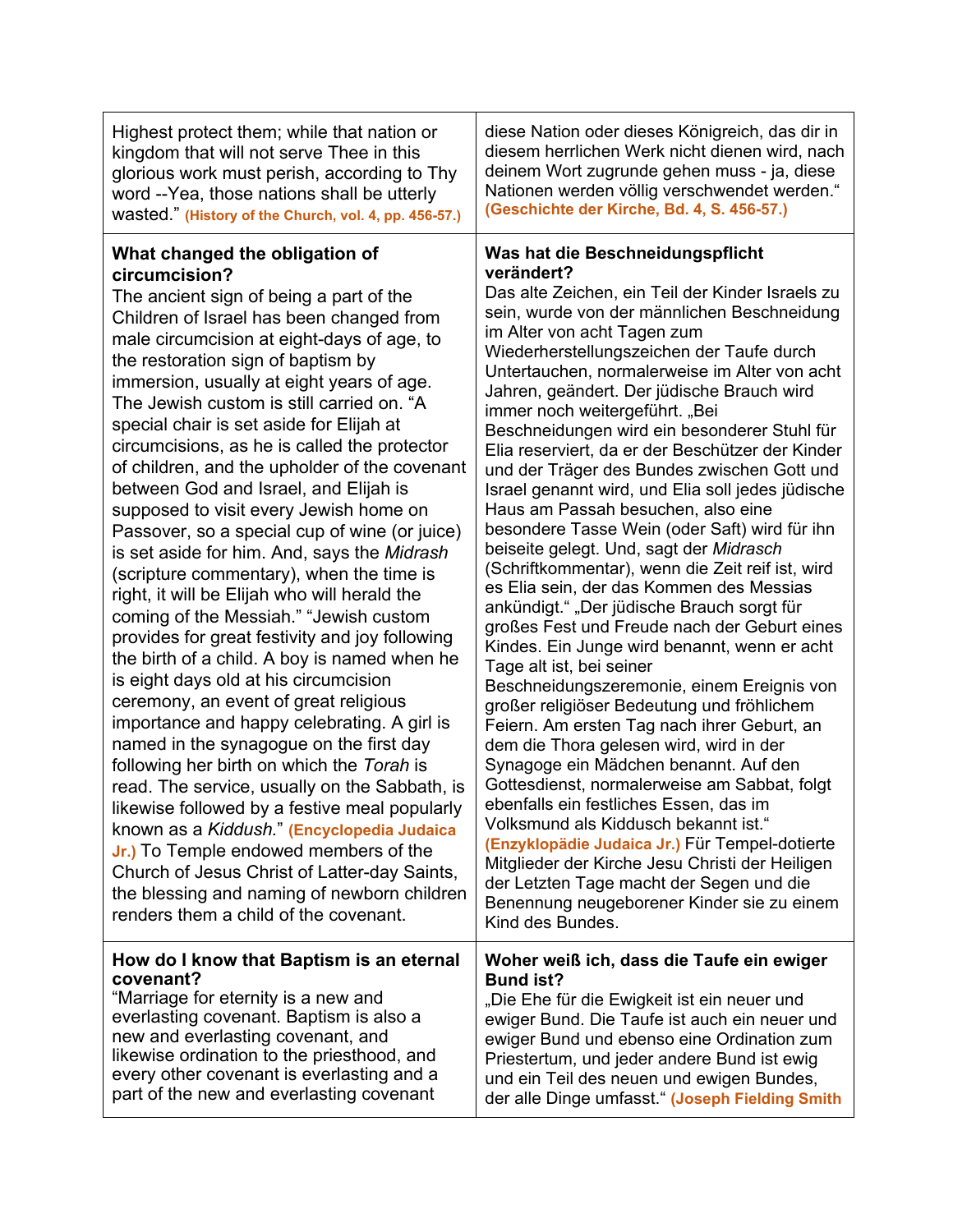which embraces all things." **(Joseph Fielding Smith** *Answers to Gospel Questions,* **1:65.)** "Baptism is the gateway, or requirement, for entry into the celestial kingdom for anyone who has reached the age of accountability (see **2 [Nephi](https://www.churchofjesuschrist.org/study/scriptures/bofm/2-ne/31.15-21?lang=eng#p15) [31:15–21](https://www.churchofjesuschrist.org/study/scriptures/bofm/2-ne/31.15-21?lang=eng#p15)**). The ordinance of baptism, while absolutely essential, becomes valid only when it is accompanied by a corresponding change of life. To be born again suggests that one begins a new life, that he is a new person. **(churchofjesuschrist.org/study/manual/ doctrine-and-covenants-studentmanual/section-22-baptism-a-new-andeverlasting-covenant)** "The gospel is the new and everlasting covenant by means of which God, on his own terms, offers salvation to man. Baptism is the formally appointed means and ordinance which the Lord has provided so that man can signify his personal acceptance of all of the terms and conditions of the eternal gospel covenant. Thus in baptism, which as part of the gospel is itself a new and an everlasting covenant **(D. & C. 22)**, man covenants to abide by all of the laws and requirements of the whole gospel." **(Bruce R. McConkie, Mormon Doctrine, Pg.69)** ". . . build a house to me, wherein the ordinance of baptizing for the dead belongeth, and for which the same was instituted from before the foundation of the world . . ." **(Doctrine and Covenants 124:33)** "Ordinances instituted in the heavens before the foundation of the world, in the priesthood, for the salvation of men, are not to be altered or changed. All must be saved on the same principles." **(Teachings of the Prophet Joseph Smith, Section Six 1843-44, Pg.308) What is the practice of immersion still being done by the Jews?**

Some religious Jews who experience repeated immersions, (monthly for women and regularly for men) step into their immersion font from the east side, immerse themselves, and then exit to the west side. This could be a reminder of entering into the

**beantwortet die Fragen zum Evangelium, 1:65.)** "Die Taufe ist das Tor oder die Voraussetzung für den Eintritt in das himmlische Königreich für jeden, der das Alter der Rechenschaftspflicht erreicht hat (siehe **2 Nephi 31: 15–21**). Die Verordnung über die Taufe ist zwar absolut notwendig, wird jedoch nur dann gültig, wenn sie von einer entsprechenden Veränderung des Lebens begleitet wird. Wiedergeboren zu sein bedeutet, dass man ein neues Leben beginnt, dass man eine neue Person ist. **(churchofjesuschrist.org/study/manual/ doctrine-and-covenants-student-**

**manual/section-22-baptism-a-new-andeverlasting-covenant)** "Das Evangelium ist der neue und ewige Bund, durch den Gott, bietet zu seinen eigenen Bedingungen Erlösung für den Menschen. Die Taufe ist das formell festgelegte Mittel und die Verordnung, die der Herr bereitgestellt hat, damit der Mensch seine persönliche Akzeptanz aller Bedingungen des ewigen Evangeliumsbundes bedeuten kann. So verpflichtet sich der Mensch in der Taufe, die als Teil des Evangeliums selbst ein neuer und ewiger Bund ist **(LuB 22)**, alle Gesetze und Anforderungen des gesamten Evangeliums einzuhalten." **(Bruce R. McConkie, Mormon Doctrine, S. 69)** . . . mir ein Haus zu bauen, wohin die Verordnung der Taufe für die Toten gehört, und wofür diese schon vor Grundlegung der Welt eingerichtet wurde, können eure Taufen für eure Toten . . ," **(Lehre**  und Bündnisse 124: 33) "Verordnungen, die im Himmel vor der Gründung der Welt im Priestertum zur Errettung der Menschen erlassen wurden, dürfen nicht geändert oder geändert werden. Alle müssen nach denselben Prinzipien gerettet werden." **(Lehren des Propheten Joseph Smith, Abschnitt Sechs 1843- 44, S. 308)**

#### **Was ist die Praxis des Eintauchens, die die Juden noch tun?**

Einige religiöse Juden, die wiederholt eintauchen (monatlich für Frauen und regelmäßig für Männer), treten von der Ostseite in ihre Immersionsschrift ein, tauchen ein und gehen dann zur Westseite. Dies könnte eine Erinnerung daran sein, dass die Kinder Israels in das Tor der Reinheit eingetreten sind,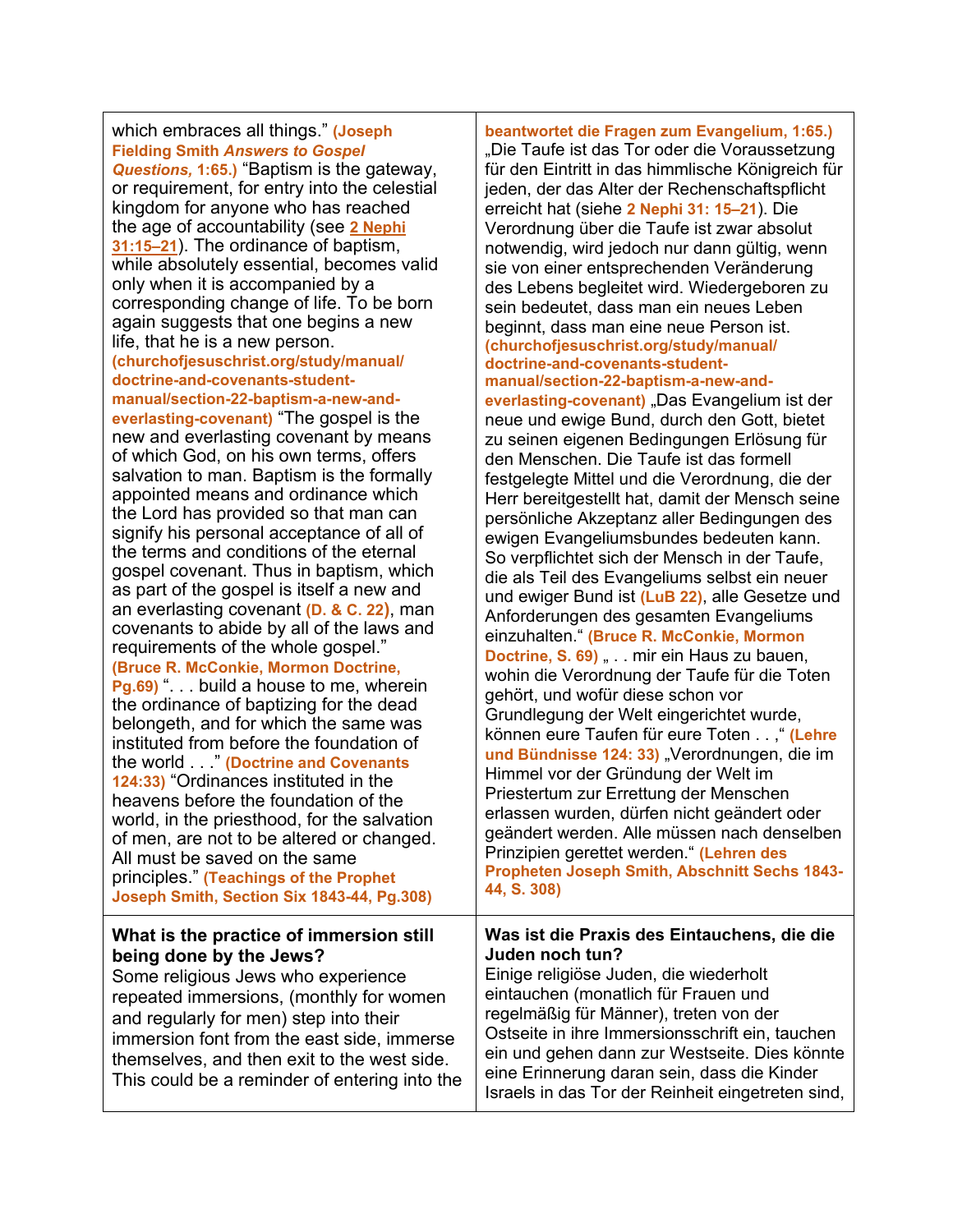| gateway of cleanness as the Children of<br>Israel entered into their Promised Land. For<br>the religious Jews, immersions are favored<br>below ground level in flowing water that<br>emanates from bedrock - the "Rock of<br>Salvation." The immersion font is called a<br>mikveh. Consider that the lowest spot on the<br>face of the earth where water flows that<br>originated in bedrock is where the Children<br>of Israel crossed into their erstwhile<br>homeland. Judaism and Christianity agree<br>that it is also the likely spot where Jesus<br>came to John in Judea to be immersed. The<br>twelve stones that the Children if Israel<br>removed from the Jordan River (Joshua 4:19-<br>20) were probably used as the altar at Gilgal,<br>just East of Jericho. Gilgal became the<br>temporary site of the center of worship, in<br>effect, a temporary Temple. | als sie in ihr verheißenes Land eingetreten<br>sind. Für die religiösen Juden wird das<br>Eintauchen in fließendes Wasser, das aus dem<br>Grundgestein stammt - dem "Felsen der<br>Erlösung" - unter der Erde bevorzugt. Die<br>Immersionsschrift wird als Mikwe bezeichnet.<br>Bedenken Sie, dass der tiefste Punkt auf der<br>Erde, an dem Wasser fließt, das aus dem<br>Grundgestein stammt, der Ort ist, an dem die<br>Kinder Israels in ihre frühere Heimat<br>überquerten. Judentum und Christentum sind<br>sich einig, dass es auch der wahrscheinliche<br>Ort ist, an dem Jesus zu Johannes nach Judäa<br>kam, um dort einzutauchen. Die zwölf Steine,<br>die die Kinder, wenn Israel vom Jordan<br>entfernte (Josua 4: 19-20), wurden<br>wahrscheinlich als Altar in Gilgal östlich von<br>Jericho verwendet. Gilgal wurde zum<br>temporären Ort des Kultzentrums, praktisch zu<br>einem temporären Tempel. |
|-----------------------------------------------------------------------------------------------------------------------------------------------------------------------------------------------------------------------------------------------------------------------------------------------------------------------------------------------------------------------------------------------------------------------------------------------------------------------------------------------------------------------------------------------------------------------------------------------------------------------------------------------------------------------------------------------------------------------------------------------------------------------------------------------------------------------------------------------------------------------------|----------------------------------------------------------------------------------------------------------------------------------------------------------------------------------------------------------------------------------------------------------------------------------------------------------------------------------------------------------------------------------------------------------------------------------------------------------------------------------------------------------------------------------------------------------------------------------------------------------------------------------------------------------------------------------------------------------------------------------------------------------------------------------------------------------------------------------------------------------------------------------------------------------------------|
| How do I know that children are holy and<br>must be accountable before their<br>baptism?<br>"Behold I say unto you that this thing shall ye<br>teach-repentance and baptism unto those<br>who are accountable and capable of<br>committing sin little children need no<br>repentance, neither baptism. Behold,<br>baptism is unto repentance unto the<br>remission of sins. "But little children are alive<br>in Christ, even from the foundation of the<br>world." (Moroni 8:9-12.)                                                                                                                                                                                                                                                                                                                                                                                        | Woher weiß ich, dass Kinder heilig sind und<br>vor ihrer Taufe zur Rechenschaft gezogen<br>werden müssen?<br>Siehe, ich sage euch, dass ihr dieses Ding<br>lehren sollt - Buße und Taufe gegenüber<br>denen, die rechenschaftspflichtig und in der<br>Lage sind, Sünde zu begehen. kleine Kinder<br>brauchen keine Reue, auch keine Taufe.<br>Siehe, die Taufe ist zur Umkehr. zur<br>Vergebung der Sünden. "Doch die kleinen<br>Kinder sind in Christus lebendig, ja, von der<br>Grundlegung der Welt an," (Moroni 8:9-12.)                                                                                                                                                                                                                                                                                                                                                                                         |
| What do the scriptures teach about being<br>idle, labor and work?<br>In Ecclesiastes, one of five shorter books of<br>the Bible, (Megillot in Hebew) that has won<br>enduring popularity because of its wise<br>maxims and its counsel on life, we read of<br>the wisdom that has been a continuing<br>source of inspiration. "Some of the maxims<br>are: He that loveth silver shall not be<br>satisfied with silver; Sweet is the sleep of a<br>laboring man; To every thing there are a<br>season and a time to every purpose under<br>the heaven. A time to be born and a time to<br>$\mathsf{die}$ ;  a time to weep and a time to laugh; .                                                                                                                                                                                                                            | Was lehren die heiligen Schriften darüber,<br>untätig zu sein, zu arbeiten und zu<br>arbeiten?<br>In Kohelet, einem von fünf kürzeren Büchern<br>der Bibel (Megillot in Hebew), das aufgrund<br>seiner weisen Maximen und seines Ratschlags<br>zum Leben anhaltende Popularität erlangt hat,<br>lesen wir von der Weisheit, die eine ständige<br>Quelle der Inspiration war. Einige der Maximen<br>sind: "Wer Silber liebt, wird nicht mit Silber<br>zufrieden sein; Süß ist der Schlaf eines<br>arbeitenden Mannes ; Zu jeder Sache gibt<br>es eine Jahreszeit und eine Zeit für jeden<br>Zweck unter dem Himmel. Eine Zeit geboren<br>zu werden und eine Zeit zu sterben; eine                                                                                                                                                                                                                                     |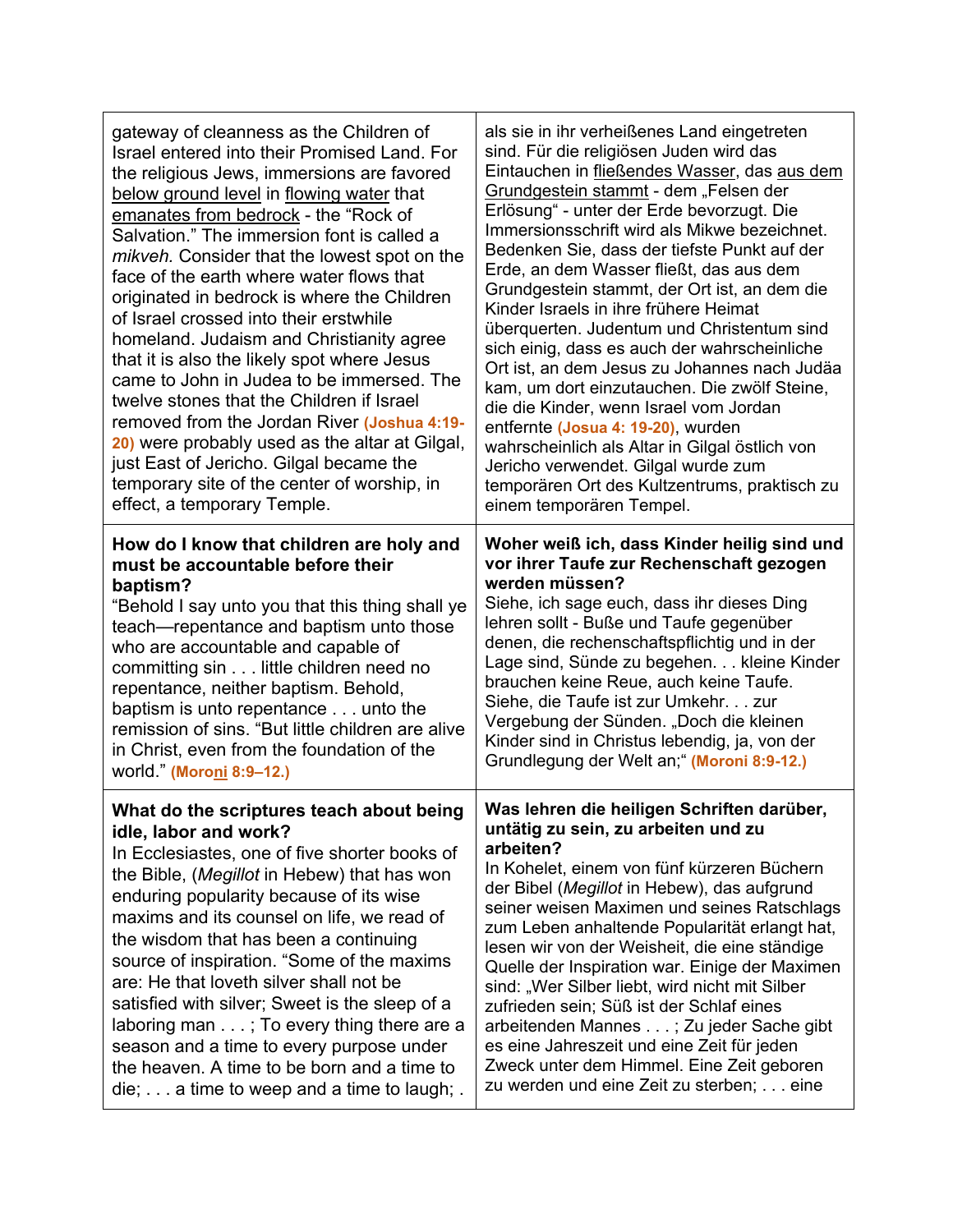. . a time to love and a time to hate; . . . a time for war and a time for peace." "When a man has worked hard to raise a family or rear a herd of animals, and finally sees the first fruits of his labor, the *Torah* tells him that these first fruits belong to God. Therefore, if man wishes to own and enjoy these gifts, he must redeem them from their rightful owner." "The ceremony of the redemption of the firstborn is of great significance. In the case of a human *bekhor,*  this ceremony . . . consists of redeeming the child from a *kohen* (priest) by giving the *kohen* five silver coins. During the ceremony, the father presents his son, often on a specially embellished tray, to the *kohen,* who asks him in an ancient Aramaic formula, whether he wishes to redeem the child or to leave him to the *kohen.* **(Encyclopedia Judaica Jr.)** The legendary status of Elijah as an emissary for the coming Messiah (to some – He came as a newborn laid in a stone manger filled with straw) is shown in the story of Rabbi Akiva. In the second century C.E., young Rabbi Akiva worked as a shepherd for one of the wealthiest men of Jerusalem, Kalba Savua, who had a beautiful daughter, Rachel. "Akiva and Rachel fell in love, but her father opposed the marriage because Akiva was unlearned and illiterate. He promised to learn, but Kalba Savua was stubborn in his opposition. He refused to see the young couple or to give Rachel any dowry when she left home to marry Akiva. Instead of beds, they had straw to sleep on. Akiva told Rachel: "I wish I could afford to give you a Jerusalem of Gold." (This was a gold design of the city which was popular as an ornament.) According to a legend, Elijah then appeared to them as a poor man begging for a bit of straw on which he could lay his newborn infant. Akiva told Rachel, "See, we are not really so poor --- that man doesn't even have straw!" **(Encyclopedia Judaica Jr.)** "But now, O LORD, thou art our

Zeit zum Weinen und eine Zeit zum Lachen; . . . eine Zeit zum Lieben und eine Zeit zum Hassen; . . . eine Zeit für Krieg und eine Zeit für Frieden." "Wenn ein Mann hart gearbeitet hat, um eine Familie zu gründen oder eine Herde Tiere zu erziehen, und schließlich die ersten Früchte seiner Arbeit sieht, sagt ihm die *Thora*, dass diese ersten Früchte Gott gehören. Wenn der Mensch diese Geschenke besitzen und genießen möchte, muss er sie daher von seinem rechtmäßigen Besitzer einlösen." "Die Zeremonie der Erlösung des Erstgeborenen ist von großer Bedeutung. Im Falle eines menschlichen *Bekhor* diese Zeremonie . . . besteht darin, das Kind von einem *Kohen* (Priester) zu erlösen, indem man dem *Kohen* fünf Silbermünzen gibt. Während der Zeremonie überreicht der Vater seinen Sohn, oft auf einem speziell verzierten Tablett, dem Kohen, der ihn in einer alten aramäischen Formel fragt, ob er das Kind erlösen oder dem *Kohen* überlassen möchte. **(Enzyklopädie Judaica Jr.)** Der legendäre Status von Elia als Abgesandter für den kommenden Messias (für einige - er kam als Neugeborenes in einer mit Stroh gefüllten Steinkrippe) wird in der Geschichte von Rabbi Akiva gezeigt. Im zweiten Jahrhundert n. Chr. Arbeitete der junge Rabbi Akiva als Hirte für einen der reichsten Männer Jerusalems, Kalba Savua, der eine schöne Tochter hatte, Rachel. "Akiva und Rachel haben sich verliebt, aber ihr Vater hat sich der Ehe widersetzt, weil Akiva verlernt und Analphabet war. Er versprach zu lernen, aber Kalba Savua war hartnäckig in seiner Opposition. Er weigerte sich, das junge Paar zu sehen oder Rachel Mitgift zu geben, als sie das Haus verließ, um Akiva zu heiraten. Anstelle von Betten hatten sie Stroh zum Schlafen. Akiva sagte zu Rachel: "Ich wünschte, ich könnte es mir leisten, dir ein Jerusalem aus Gold zu geben." (Dies war ein goldenes Design der Stadt, das als Ornament beliebt war.) Einer Legende nach erschien Elia ihnen dann als armer Mann, der um ein Stück Stroh bettelte, auf das er sein neugeborenes Kind legen konnte. Akiva sagte zu Rachel: "Seiht doch, wir sind nicht wirklich so arm dieser Mann hat nicht einmal Stroh!" **(Enzyklopädie Judaica Jr.)** "Und doch bist du,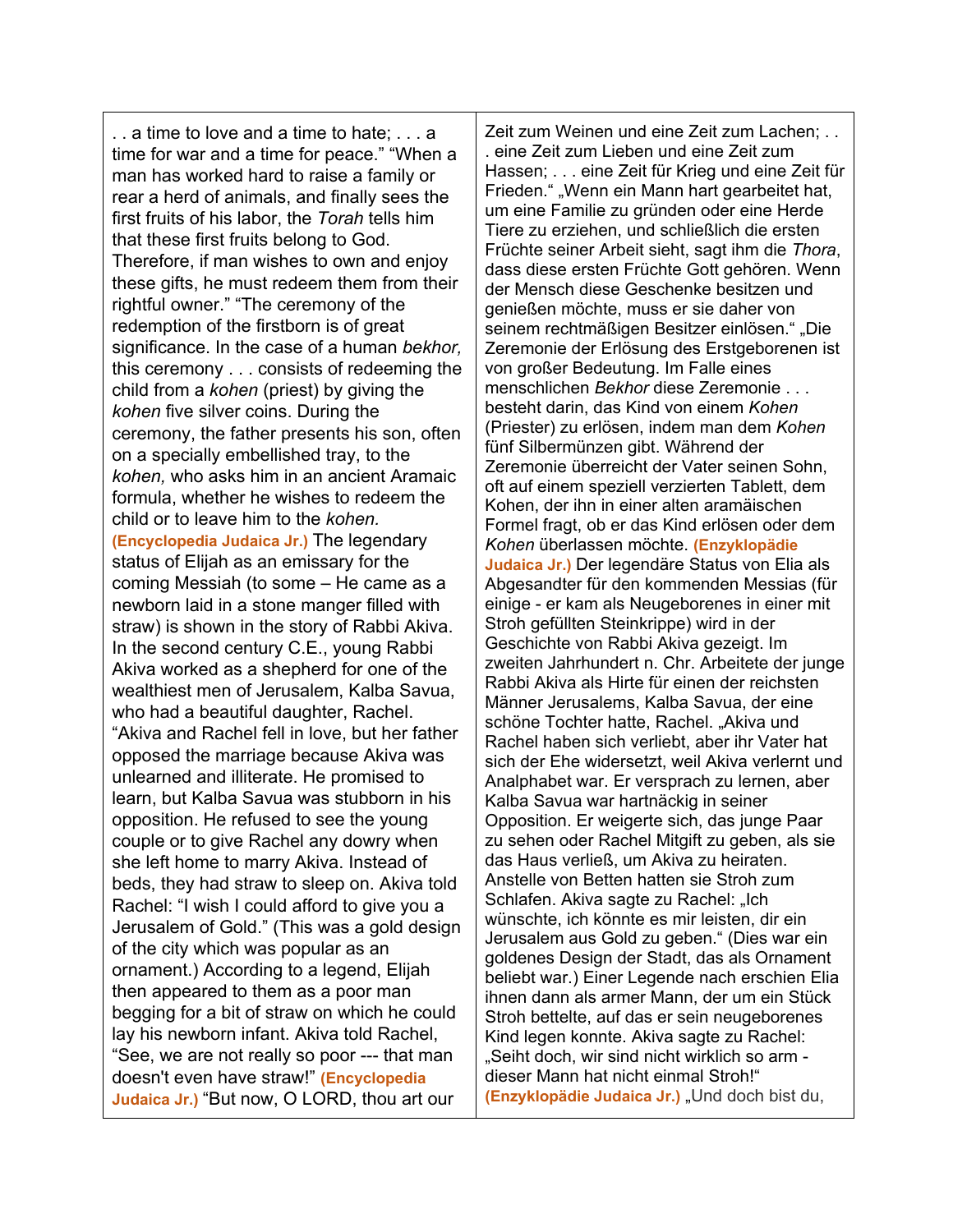| father; we are the clay, and thou our potter;                                                                                                                                                                                                                                                                                                                                                                                                                                                                                                                                                                                                                                                                                                                                                                                                                                                                                                                                                                                                                                                                          | Herr, unser Vater. Wir sind der Ton und du bist                                                                                                                                                                                                                                                                                                                                                                                                                                                                                                                                                                                                                                                                                                                                                                                                                                                                                                                                                                                                                                                                                                                                            |
|------------------------------------------------------------------------------------------------------------------------------------------------------------------------------------------------------------------------------------------------------------------------------------------------------------------------------------------------------------------------------------------------------------------------------------------------------------------------------------------------------------------------------------------------------------------------------------------------------------------------------------------------------------------------------------------------------------------------------------------------------------------------------------------------------------------------------------------------------------------------------------------------------------------------------------------------------------------------------------------------------------------------------------------------------------------------------------------------------------------------|--------------------------------------------------------------------------------------------------------------------------------------------------------------------------------------------------------------------------------------------------------------------------------------------------------------------------------------------------------------------------------------------------------------------------------------------------------------------------------------------------------------------------------------------------------------------------------------------------------------------------------------------------------------------------------------------------------------------------------------------------------------------------------------------------------------------------------------------------------------------------------------------------------------------------------------------------------------------------------------------------------------------------------------------------------------------------------------------------------------------------------------------------------------------------------------------|
| and we all are the work of thy hand." (Isaiah                                                                                                                                                                                                                                                                                                                                                                                                                                                                                                                                                                                                                                                                                                                                                                                                                                                                                                                                                                                                                                                                          | unser Töpfer, wir alle sind das Werk deiner                                                                                                                                                                                                                                                                                                                                                                                                                                                                                                                                                                                                                                                                                                                                                                                                                                                                                                                                                                                                                                                                                                                                                |
| 64:8)                                                                                                                                                                                                                                                                                                                                                                                                                                                                                                                                                                                                                                                                                                                                                                                                                                                                                                                                                                                                                                                                                                                  | Hände." (Jesaja 64:7)                                                                                                                                                                                                                                                                                                                                                                                                                                                                                                                                                                                                                                                                                                                                                                                                                                                                                                                                                                                                                                                                                                                                                                      |
| Who else has the custom of going house                                                                                                                                                                                                                                                                                                                                                                                                                                                                                                                                                                                                                                                                                                                                                                                                                                                                                                                                                                                                                                                                                 | Wer sonst hat den Brauch, von Haus zu                                                                                                                                                                                                                                                                                                                                                                                                                                                                                                                                                                                                                                                                                                                                                                                                                                                                                                                                                                                                                                                                                                                                                      |
| to house, village by village, leaving a                                                                                                                                                                                                                                                                                                                                                                                                                                                                                                                                                                                                                                                                                                                                                                                                                                                                                                                                                                                                                                                                                | Haus zu gehen, Dorf für Dorf, und einen                                                                                                                                                                                                                                                                                                                                                                                                                                                                                                                                                                                                                                                                                                                                                                                                                                                                                                                                                                                                                                                                                                                                                    |
| blessing?                                                                                                                                                                                                                                                                                                                                                                                                                                                                                                                                                                                                                                                                                                                                                                                                                                                                                                                                                                                                                                                                                                              | Segen zu hinterlassen?                                                                                                                                                                                                                                                                                                                                                                                                                                                                                                                                                                                                                                                                                                                                                                                                                                                                                                                                                                                                                                                                                                                                                                     |
| Ancient Joseph was blessed and authorized                                                                                                                                                                                                                                                                                                                                                                                                                                                                                                                                                                                                                                                                                                                                                                                                                                                                                                                                                                                                                                                                              | Der alte Joseph wurde von seinem Vater Jacob                                                                                                                                                                                                                                                                                                                                                                                                                                                                                                                                                                                                                                                                                                                                                                                                                                                                                                                                                                                                                                                                                                                                               |
| by his father Jacob when Jacob laid his                                                                                                                                                                                                                                                                                                                                                                                                                                                                                                                                                                                                                                                                                                                                                                                                                                                                                                                                                                                                                                                                                | gesegnet und autorisiert, als Jacob seine                                                                                                                                                                                                                                                                                                                                                                                                                                                                                                                                                                                                                                                                                                                                                                                                                                                                                                                                                                                                                                                                                                                                                  |
| hands on Joseph's head. "In the same way                                                                                                                                                                                                                                                                                                                                                                                                                                                                                                                                                                                                                                                                                                                                                                                                                                                                                                                                                                                                                                                                               | Hände auf Josephs Kopf legte. "So wie Priester                                                                                                                                                                                                                                                                                                                                                                                                                                                                                                                                                                                                                                                                                                                                                                                                                                                                                                                                                                                                                                                                                                                                             |
| that priests lift their hands in blessing, so                                                                                                                                                                                                                                                                                                                                                                                                                                                                                                                                                                                                                                                                                                                                                                                                                                                                                                                                                                                                                                                                          | ihre Hände zum Segen heben, legen Eltern                                                                                                                                                                                                                                                                                                                                                                                                                                                                                                                                                                                                                                                                                                                                                                                                                                                                                                                                                                                                                                                                                                                                                   |
| parents place their hands on the heads of                                                                                                                                                                                                                                                                                                                                                                                                                                                                                                                                                                                                                                                                                                                                                                                                                                                                                                                                                                                                                                                                              | ihre Hände auf die Köpfe ihrer Kinder, wenn sie                                                                                                                                                                                                                                                                                                                                                                                                                                                                                                                                                                                                                                                                                                                                                                                                                                                                                                                                                                                                                                                                                                                                            |
| their children when they bless them. (For                                                                                                                                                                                                                                                                                                                                                                                                                                                                                                                                                                                                                                                                                                                                                                                                                                                                                                                                                                                                                                                                              | sie segnen. (In der Bibel zum Beispiel segnete                                                                                                                                                                                                                                                                                                                                                                                                                                                                                                                                                                                                                                                                                                                                                                                                                                                                                                                                                                                                                                                                                                                                             |
| example, in the Bible, Jacob blessed his                                                                                                                                                                                                                                                                                                                                                                                                                                                                                                                                                                                                                                                                                                                                                                                                                                                                                                                                                                                                                                                                               | Jakob seine Enkel Ephraim und Manasse,                                                                                                                                                                                                                                                                                                                                                                                                                                                                                                                                                                                                                                                                                                                                                                                                                                                                                                                                                                                                                                                                                                                                                     |
| grandsons, Ephraim and Manasseh, by                                                                                                                                                                                                                                                                                                                                                                                                                                                                                                                                                                                                                                                                                                                                                                                                                                                                                                                                                                                                                                                                                    | indem er seine Hände auf ihre Köpfe legte.)                                                                                                                                                                                                                                                                                                                                                                                                                                                                                                                                                                                                                                                                                                                                                                                                                                                                                                                                                                                                                                                                                                                                                |
| placing his hands on their heads.) Placing                                                                                                                                                                                                                                                                                                                                                                                                                                                                                                                                                                                                                                                                                                                                                                                                                                                                                                                                                                                                                                                                             | Das Auflegen der Hände auf eine andere                                                                                                                                                                                                                                                                                                                                                                                                                                                                                                                                                                                                                                                                                                                                                                                                                                                                                                                                                                                                                                                                                                                                                     |
| the hands on another person is symbolic not                                                                                                                                                                                                                                                                                                                                                                                                                                                                                                                                                                                                                                                                                                                                                                                                                                                                                                                                                                                                                                                                            | Person ist nicht nur ein Symbol für die                                                                                                                                                                                                                                                                                                                                                                                                                                                                                                                                                                                                                                                                                                                                                                                                                                                                                                                                                                                                                                                                                                                                                    |
| only of transferring blessing but also of                                                                                                                                                                                                                                                                                                                                                                                                                                                                                                                                                                                                                                                                                                                                                                                                                                                                                                                                                                                                                                                                              | Übertragung von Segen, sondern auch für die                                                                                                                                                                                                                                                                                                                                                                                                                                                                                                                                                                                                                                                                                                                                                                                                                                                                                                                                                                                                                                                                                                                                                |
| passing on authority. In talmudic times,                                                                                                                                                                                                                                                                                                                                                                                                                                                                                                                                                                                                                                                                                                                                                                                                                                                                                                                                                                                                                                                                               | Weitergabe von Autorität. In talmudischen                                                                                                                                                                                                                                                                                                                                                                                                                                                                                                                                                                                                                                                                                                                                                                                                                                                                                                                                                                                                                                                                                                                                                  |
| scholars received their rabbinic ordination                                                                                                                                                                                                                                                                                                                                                                                                                                                                                                                                                                                                                                                                                                                                                                                                                                                                                                                                                                                                                                                                            | Zeiten erhielten die Gelehrten ihre rabbinische                                                                                                                                                                                                                                                                                                                                                                                                                                                                                                                                                                                                                                                                                                                                                                                                                                                                                                                                                                                                                                                                                                                                            |
| through the symbolic act of placing of the                                                                                                                                                                                                                                                                                                                                                                                                                                                                                                                                                                                                                                                                                                                                                                                                                                                                                                                                                                                                                                                                             | Ordination durch den symbolischen Akt des                                                                                                                                                                                                                                                                                                                                                                                                                                                                                                                                                                                                                                                                                                                                                                                                                                                                                                                                                                                                                                                                                                                                                  |
| hands (known as semikhah)." (Encyclopedia                                                                                                                                                                                                                                                                                                                                                                                                                                                                                                                                                                                                                                                                                                                                                                                                                                                                                                                                                                                                                                                                              | Platzierens der Hände (bekannt als                                                                                                                                                                                                                                                                                                                                                                                                                                                                                                                                                                                                                                                                                                                                                                                                                                                                                                                                                                                                                                                                                                                                                         |
| Judaica Jr.)                                                                                                                                                                                                                                                                                                                                                                                                                                                                                                                                                                                                                                                                                                                                                                                                                                                                                                                                                                                                                                                                                                           | Semikhah)." (Enzyklopädie Judaica Jr.)                                                                                                                                                                                                                                                                                                                                                                                                                                                                                                                                                                                                                                                                                                                                                                                                                                                                                                                                                                                                                                                                                                                                                     |
| What is the Jewish custom of "Ask and<br>ye shall receive, knock and shall be<br>opened?"<br>The Lord's house is where his glory and<br>honor dwells (Psalms 26:8). The ark holding<br>the torah scroll is a reminder of the ark in the<br>temple that held the tablets - the word of<br>the Lord. Once, as I was leading my guests<br>to the Western (Wailing) Wall, I observed a<br>young Bar Mitzvah lad anxious to open the<br>ark to retrieve the scroll so he could get on<br>with his presentation to the congregation.<br>His grandfather restrained him and said,<br>"Inside represents the presence of the Lord.<br>Be polite; first you knock, then pull the<br>curtain aside to take the scroll." "But, behold,<br>I say unto you, that you must study it out in<br>your mind; then you must ask me if it be<br>right, and if it is right I will cause that your<br>bosom shall burn within you; therefore, you<br>shall feel that it is right." (Doctrine &<br><b>Covenants 9:8)</b> In Judaism there is a daily<br>prayer (Amidah) asking for forgiveness. A<br>meal always concludes with a benediction | Was ist der jüdische Brauch: "Bittet und ihr<br>werdet empfangen, klopfen und geöffnet<br>werden?"<br>Im Haus des Herrn wohnt seine Herrlichkeit<br>und Ehre (Psalm 26: 8). Die Arche mit der<br>Thora-Schriftrolle erinnert an die Arche im<br>Tempel, in der sich die Tafeln befanden - das<br>Wort des Herrn. Als ich meine Gäste einmal<br>zur Klagemauer führte, beobachtete ich einen<br>jungen Bar Mizwa-Jungen, der darauf bedacht<br>war, die Arche zu öffnen, um die Schriftrolle zu<br>holen, damit er mit seiner Präsentation vor der<br>Gemeinde fortfahren konnte. Sein Großvater<br>hielt ihn zurück und sagte: "Im Inneren steht<br>die Gegenwart des Herrn. Höflich sein; Zuerst<br>klopfst du an, dann ziehst du den Vorhang zur<br>Seite, um die Schriftrolle zu nehmen." "Aber<br>siehe, ich sage dir: Du musst es mit deinem<br>Verstand durcharbeiten; dann musst du mich<br>fragen, ob es recht ist, und wenn es recht ist,<br>werde ich machen, dass dein Herz in dir<br>brennt; darum wirst du fühlen, dass es recht<br>ist." (Lehre und Bündnisse 9:8) Im Judentum<br>gibt es ein tägliches Gebet (Amida), das um<br>Vergebung bittet. Eine Mahlzeit endet immer |